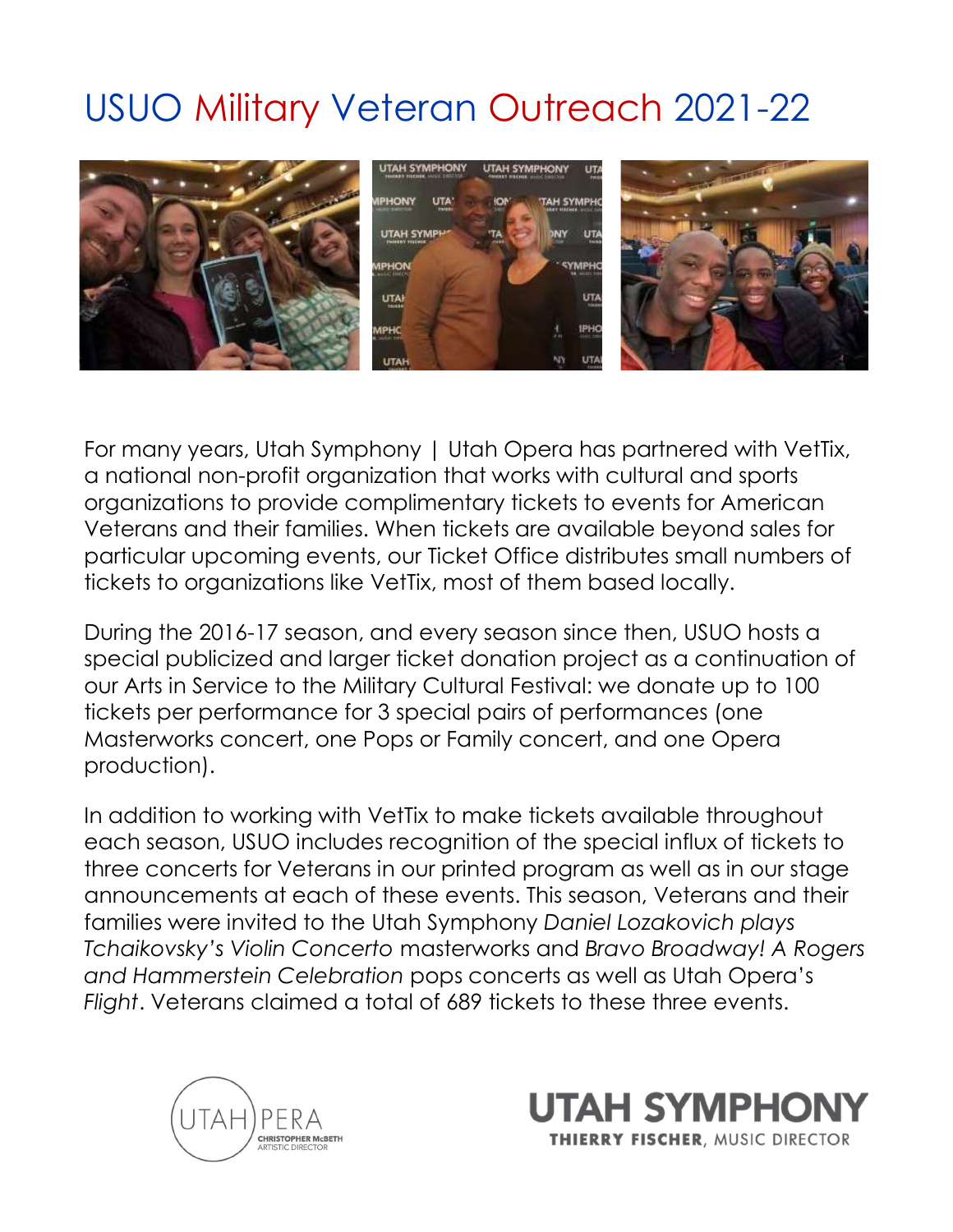Here are some of the enthusiastic responses our guest veterans they sent back to VetTix after attending a USUO performance:



## It was a wonderful experience!

Thank you so much Utah Symphony | Utah Opera for the VetTix ticket donation!! My family enjoyed this concert so much! They really love the theater, symphony, and the Arts! This has brought us together as a family in a safe and welcoming venue! Daniel Lozakovich Plays Tchaikovsky Violin Concert was a terrific concert, fun for my whole family. We had so much fun, made great memories, and would not have the opportunity, if it were not for your generosity and kindness. Utah Symphony | Utah Opera you are great people, and a great organization!

Pascual - United States Army - Currently Serving



Abravanel hall is a lovely venue. I want to say thanks to the Utah Symphony | Utah Opera for their generous donation of tickets to the Symphony. They have started mentioning specifically that VetTix patrons are in the audience. It really makes me feel welcome.

Thanks again…Tchaikovsky is a personal favorite.

Richard - United States Army Veteran 1993-2003

Thank you Utah Symphony | Utah Opera for the tickets and the wonderful night. This movie [Home Alone] is my greatest childhood movie growing up and our kids have also enjoyed this movie since their childhood. But to see it in a symphony hall with a live orchestra is so magical and amazing. Thank you again, we look forward to attending future performances.

Juan - United States Army Veteran 2003-2004